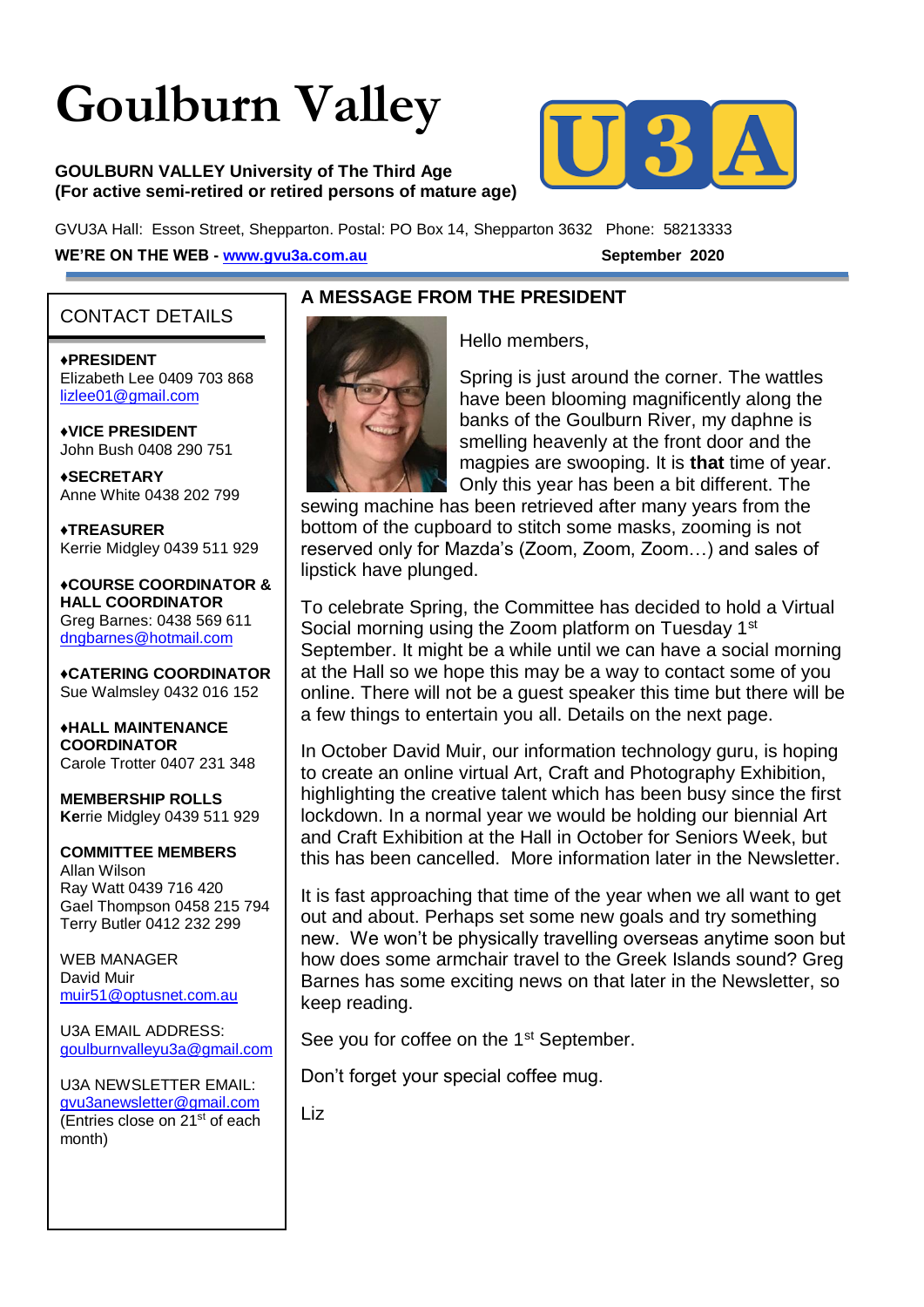

## **ARM CHAIR TRAVEL**

**Arm Chair Travel starts in the Greek Isles** at 1.30 pm on Tuesday the 15th of September. Is the lockdown getting you down? Well come away Zooming with Keith Smith on virtual trips around the world.

Keith has got hold of many beautiful photos and can Zoom you to places like the Outback of Australia, Alaska, Blue Mountains, Western Victoria including the Grampians, Eastern Europe & Russia, Greek Islands, Myanmar, Cambodia, Vietnam, Batemans Bay, Barham N.S.W, Hawaiian Islands, Goldfields of Victoria, cruise from Tokyo to Vancouver, cruise East coast of Australia, Cunard cruise of Australia and the Singapore cruise.

If you join Keith you will find it better than being there because there will be no flies to annoy you and no bad smells. People who have been to, or know the history of, the places visited can make comment as Keith goes through his presentation.

If you want to be part of this **Great Escape** that will be on the 3rd and 4th Tuesday of every month from 1.30 to 2.30 pm email me, **Greg Barnes,** on **dngbarnes@hotmail.com** ASAP so we know if we have an idea of the numbers and so that I can send you a Zoom invitation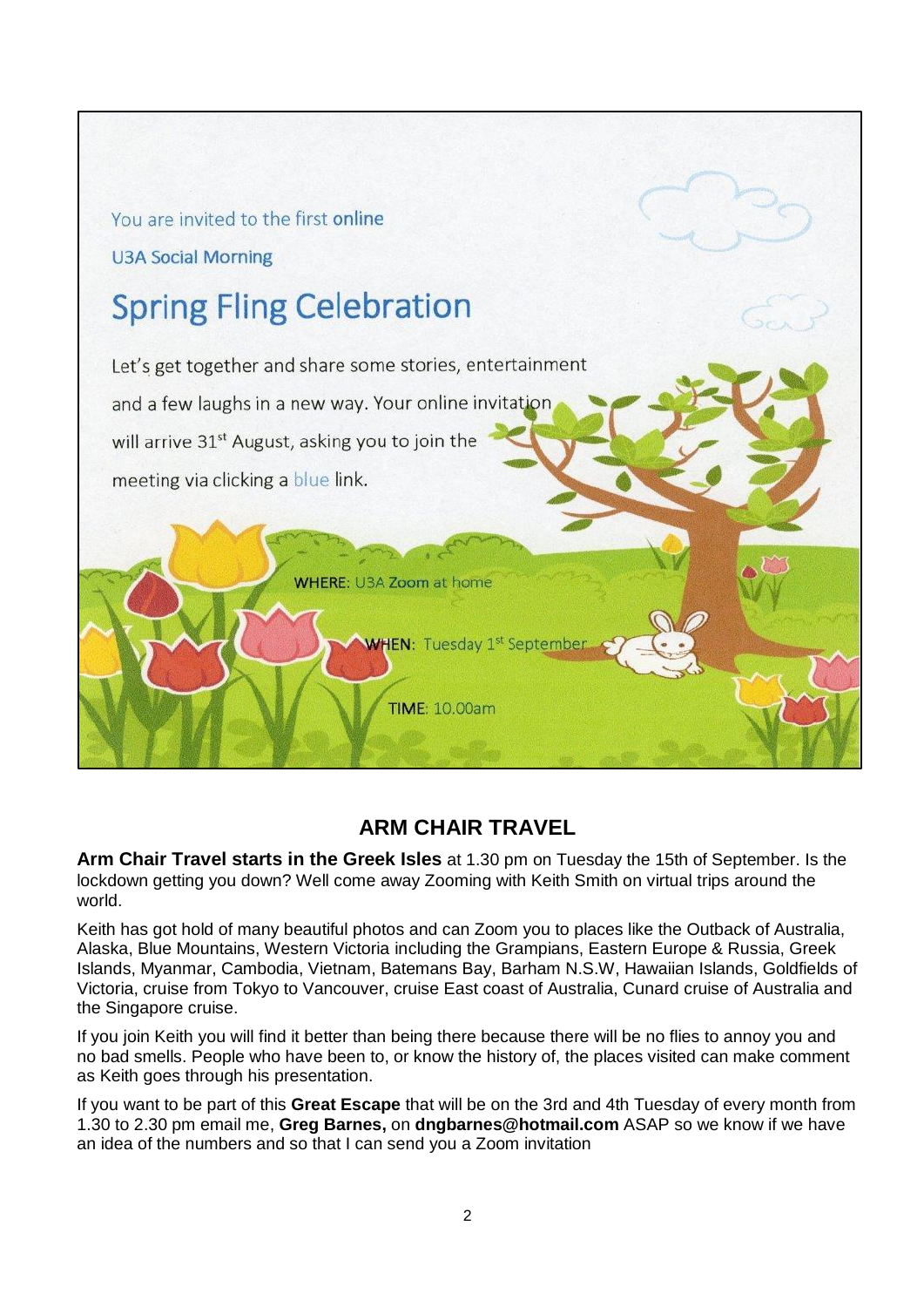## **VIRTUAL ART/CRAFT/PHOTOGRAPHY/WRITER EXHIBITION**

As we are unable to gather in numbers in any place, there can be no GVU3A Art-Craft Exhibition. That being said, we intend to run a **Virtual** Online Exhibition.

There are no prizes on offer - this is to allow **ANY members from GVU3A** to display their talents whether it be in textiles, painting, photography, woodworking, or in written prose (150-200 words).

#### **Items presented**:

- Can be from any medium
- Must have been completed during this year's COVID-19 period
- Photographs of items must be clearly in focus to ensure we present your work in the best possible way
- Photographs of items created to be taken on a neutral background or they may be cropped to make sure the item is the highlight
- Each item submitted should include:
	- o Title/Description
	- o creator's name
- Medium used (where appropriate)
- Limit of 2 entries per person
- All entries to be submitted to [gvu3aweb@gmail.com](mailto:gvu3aweb@gmail.com) by: 7<sup>th</sup> October
- The 'Fair' will be presented on our website (gvu3a.com.au) from 29th October



 $\bullet$ As this is an experiment by me, I am not yet sure how everything will be presented. This will depend largely on the numbers of pieces to be included. I will attempt to meet the presentation date. Members will be informed when it has been set up.

Any queries can be made to me either by phone or emailed to the [gvu3aweb@gmail.com](mailto:gvu3aweb@gmail.com) email.

David Muir 0414 881 369

## **Bolivia & Mah Jong**

It has now been many months since we have all been together, but up until this last lock down many of us have been playing Bolivia and 500 in our own homes in small groups. This has been a great distraction and social catch up, but alas we are back in lock down again.

Pat Commons continues to recover from her broken leg and we all wish her well for a full recovery.

Sadly, Leslie Webb passed away in late July at the age of 90. Leslie enjoyed playing Mah Jong and last year commenced playing Bolivia. We send our condolences to Leslie's family.

Many, if not all of us are itching to get back to the hall, hopefully it will be soon.

Take care and stay well. Kerrie Midgley 0439 511 929



#### **HISTORY**

Monday September 14 at 10am. Most likely by zoom.

Greg Barnes will give his third and final talk on the history of China. This talk covers a very tumultuous period in China's history, looking at the Ming and Qing Dynasties, the Republic of China and Communist China with stories of pirates and Opium Wars, the Taiping Rebellion, the Boxer Rebellion, the Long March, Sino Japanese Wars, Mao Zedong, Deng Xiaoping, Tiananmen Square and more.

If you would like a zoom invitation please contact me. John Dainton .58213881 or 0417 549 502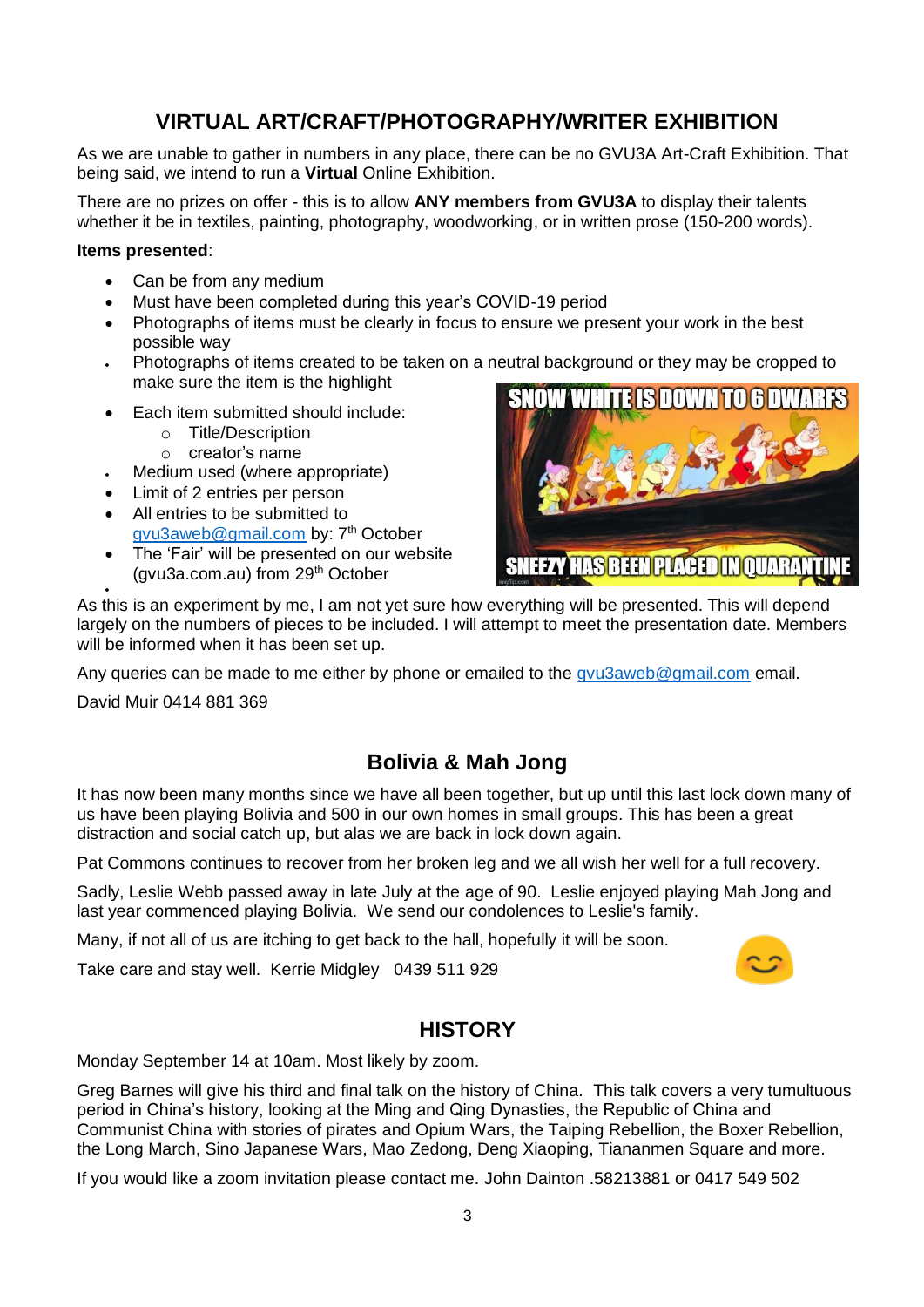## **STRENGTH AND BALANCE**

Stop, start, stop, start. We are attempting to commence classes again as soon as we are hopefully out of stage 3 lockdown. I am sure there will still be a limit of 10 people per class so please ring or text me between 4 and 6 pm on Sunday 20th September for class on Monday 21st September at 9.00am, if all goes as planned.

There is plenty of room for social distancing and we won't be moving around the room. All equipment will be disinfected before and after class. If you haven't been doing much exercise in lockdown I can assure you it will be a gentle class to start with.

Hoping to see you in September. New participants most welcome.

Lyn Davidson. 0402 019 552

## Looking at the map for some<br>weekend travel ideas.



### **BIRD WATCHING: MARVELLOUS MISTLETOE**

My interest in Mistletoes was triggered in early November 2017 when I observed the beautiful Scarlet Honeyeater (*Myzomela*) feeding on Grey Mistletoe, (on a Silver Wattle host tree). The Scarlets stayed for some time feeding on the flowers. This observation was at Gemmill Swamp Nature Conservation Reserve Mooroopna where there are four species of Mistletoe, the Grey *Amyema quandang*, Creeping or Gum-leaved *Mullerina eucalyptoides*, Bronze or Box *Amyema miquelii* and Fleshy *Amyema miraculosa*, which mostly grows on other mistletoes.

I decided to record the birds that visited the Grey Mistletoe as it flowered for most of the twelve month period of the observations. The host tree being a Silver Wattle made the flowers much easier to observe than the other three Mistletoes, their host tree being the River Red Gum. The birds recorded were Yellow Thornbill, Eastern Spinebill, Yellow-faced Honeyeater, Noisy Miner, Spiny-cheeked Honeyeater, Red Wattlebird, Yellow-plumed Honeyeater (the first record in fifty years of keeping notes for this Reserve), White-plumed Honeyeater, Fuscous Honeyeater, White-naped Honeyeater, Brownheaded Honeyeater, Black-chinned Honeyeater, Little Friarbird, Noisy Friarbird and the beautiful

Scarlet. The only resident Honeyeater I didn't observe was the Blue-faced. The two fruit eaters the Mistletoebird (Marg Clarke's photo pictured) and the Painted Honeyeater (Oct 2018) were also observed.

Mistletoe is also an important host plant for Butterflies and Moths some nineteen species have been recorded visiting the four Mistletoes mentioned across their distribution. Recent research has found the much maligned Mistletoe is not a tree killer, but the opposite adding nutrients to the soil. In the Rushworth State Forest during the 1982-3 drought I observed that many Mistletoes died but the host tree survived. So let us celebrate the marvellous Mistletoe. It is a long overdue recognition that they deserve.



Don Roberts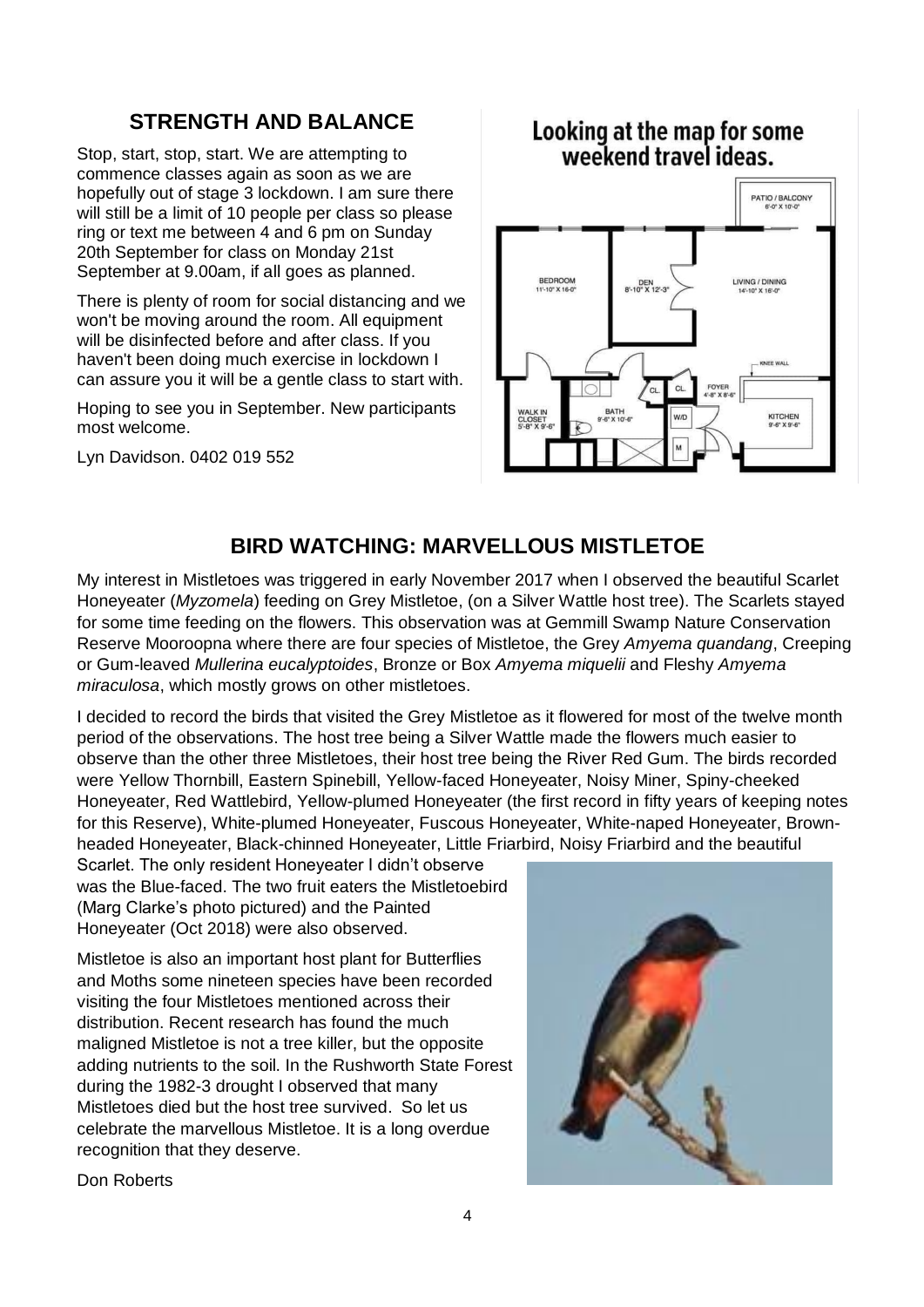#### **SCIENCE MATTERS**

#### **Mathematics - What has it ever done for us?** Monday Sept 21 at 1.30 on Zoom

Greg Barnes will present this topic and begin this class with a play where Harry and Liz try to answer this rhetorical question. Later we will find out how maths dragged us out of the stone age, why the Indians and Arabs were so important in the progress of maths, how our search for infinity introduced us to calculus so we can check up on our electricity bill, how Archimedes was necessary for ship building and quantum physics, how Newton quantifies what actually happens in a bike crash, see the most beautiful mathematics formula ever, learn what ant and whale geometry are and finally how we should not blame the Global Financial Crisis on maths but on people.

**Contact** Allan Wilson adwilson13@bigpond.com

### **COMMUNICATING WITH COMPUTERS**

As we are unable to meet in groups of more than one, ie no visitors, running computer sessions is a non-starter. Whilst I am unable to make house calls, I have been able to assist a few members with computer problems via the phone. So, if anyone is having any problems, be it computer, iPhone or iPad, please don't hesitate to give me a call and I might be able to help sort the problem. For people who are having issues with some of the programs they are running, links to a number of sites relating to Zoom, Facebook, FaceTime, Microsoft Word and Excel can be found on the GVU3A website [\(https://www.gvu3a.com.au/computers\)](https://www.gvu3a.com.au/computers). If anyone is having a specific in creating a document of any sort, please also give me a call.

David Muir 0414881369

#### **ART**

Hello everyone. Well, another month has flown by - goodness - where has the time disappeared to. The Art Group managed to enjoy a few weeks back in the hall, creating some beautiful art works, and generally enjoying each others' company, before we had to "close shop" once again. Some of the artists have been busy on sewing machines, some sorting out family history, some gardening, and even some painting. Sadly, this latest shutdown has been a blow to many artistic souls, but I have faith that they will all bounce back bigger and better than ever before. I do hope it will not be too long before the group can all enjoy the companionship of their U3A Art family once again.

The following photos are a continuation of the ones published in last months' newsletter. Take care everyone. Judi 0448 813 930

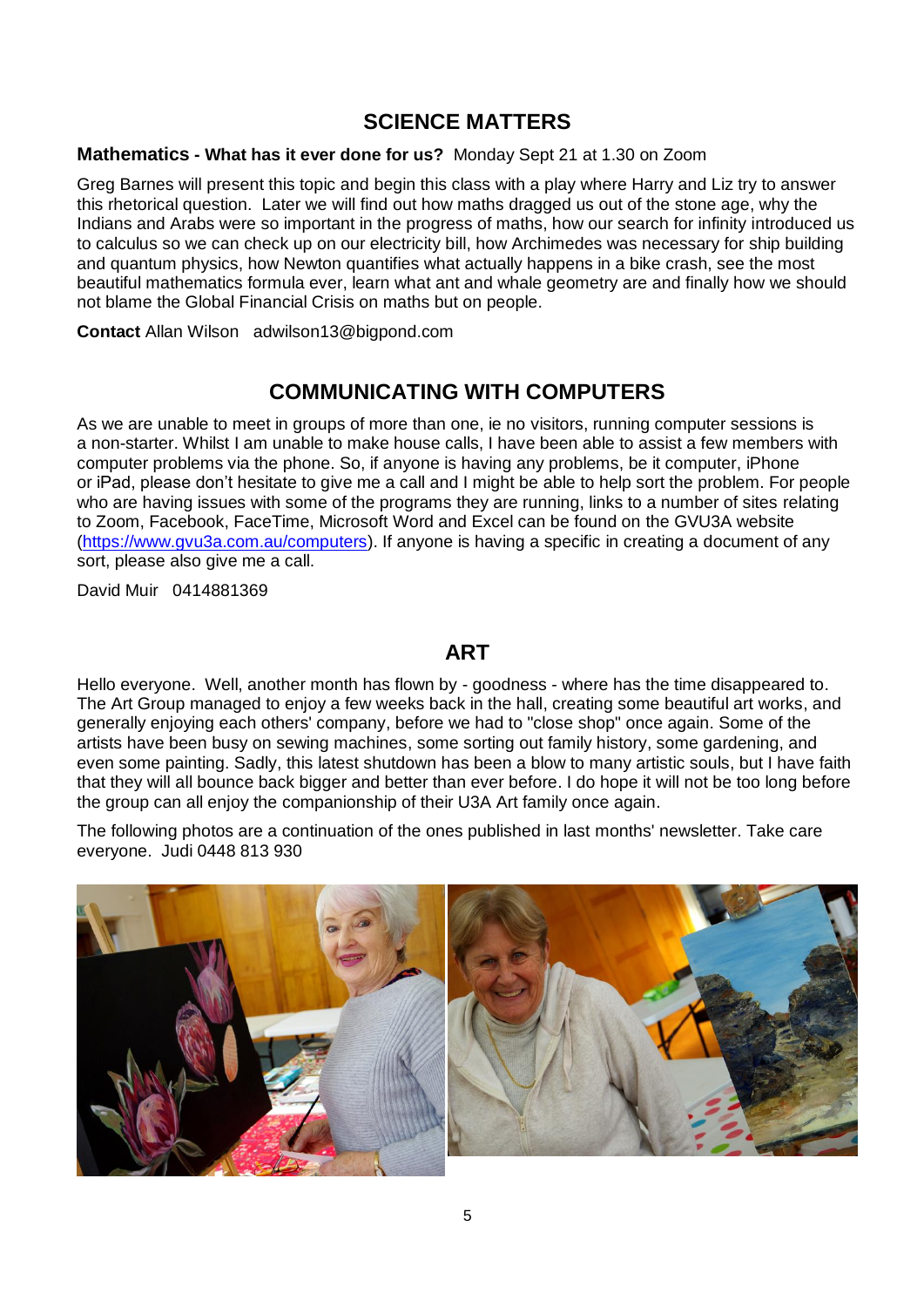#### **WRITING4PLEASURE**

WRITING4PLEASURE will participate in another ZOOM meeting on Thursday 17<sup>th</sup> September 2020. Our ZOOM meetings are progressing well, but I'm sure we are all looking forward to when our group can get back together once again. I will keep you informed regarding any changes to the reopening of the Library Meeting room. Our next two topics (provided by Meredith) are: **THEY SAID A MASK** 

> **AND GLOVES WERE ENOUGH TO GO TO** THE GROCERY STORE

> THEY LIED. **EVERYBODY ELSE HAD CLOTHES ON**

**Topics for September:** 1. I Often Wonder What Happened Next.

2. Someone Called My Name

**Word:** Haphazardly

**Quote for the Month**: *"Kindness is the language the deaf can hear and the blind can see" Mark Twain.*

**Contact** Lyn Austin 0468 312 602

### **Telephone, Email and SMS Scams**

Many of us have received phone calls that are part of coordinated scams designed to steal personal banking information. The calls could be from an automated voice recording which prompts you to speak to an operator, or from a person directly. Recent callers have claimed to be from Telstra and advise that someone is trying to hack into your bank accounts. The caller is likely to ask you to download software that allows them to remotely access your accounts to check for signs of compromise and/or confirm your banking details. This type of attack could be made from scammers pretending to be from any major organisation – potentially including the department – and are designed to steal protected information from you.

There have also recently been malicious software attacks through Messenger, usually stating your name and asking you to click on a link. This, more often than not, means a friend has clicked the link and the malware has attached itself to their contact list and spread itself that way.

To avoid falling prey to such attacks, it is important to consider the following:

1. DON'T PANIC! Their aim is to cause you to react without time for thought.

2. "Don't share your password with anyone else" really does mean that. There is NEVER any need for anyone to know your password

3. Requests to remotely access your computer and/or perform software downloads on it should only be granted if they are expected, eg made in writing in advance:

a. If you have made an IT support request, an automated email with a reference number is typically provided to the requester. Users can use that reference number to verify that such calls are in relation to that IT request

b. Unexpected incoming calls requesting action or information that were not first advised in writing should be **ignored under all circumstances**.

4. The information of every customer of a bank is stored within the same corporate network which – like other organisations - is protected by a single suite of IT and policy measures

5. NEVER click on any link within an email or SMS - particularly if you don't know the sender

6. Always ensure your virus protection is up to date on your computer.

Please also be aware that random SMS/Email messages seeking action that contain malicious links are also still in circulation. If it's something you haven't requested, simply hang up, delete the email (without clicking on any links within the email) or delete the SMS (again, without having clicked on any links).

Still worried about this, give me a call. David Muir 0414 881 369